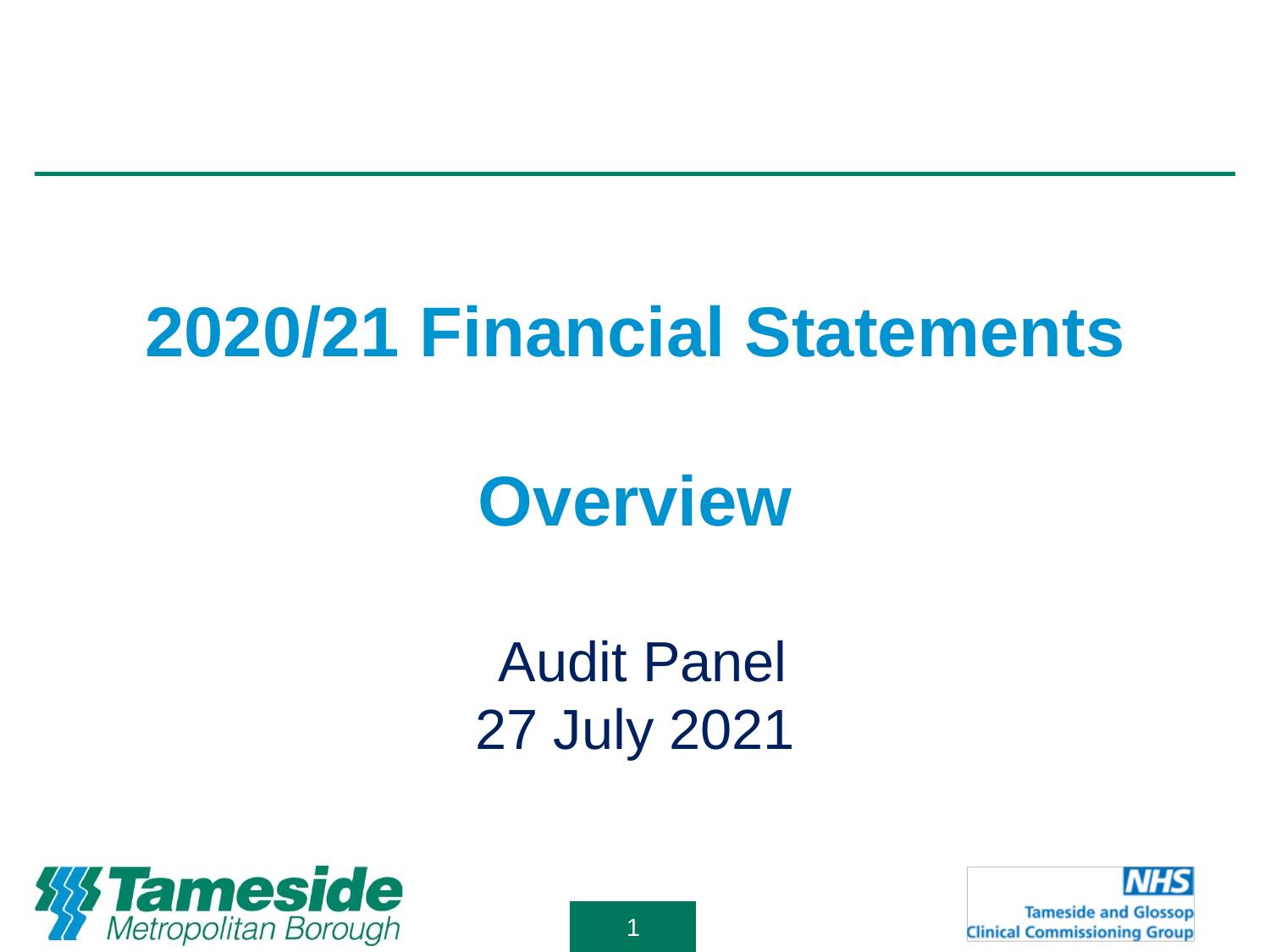## **Headlines**

Small overall surplus on the revenue budget of **£0.102m** but some significant variations in services

|                                   |                             | <b>Outturn Position</b>      | <b>Net Variance</b>           |                                 |                                     |
|-----------------------------------|-----------------------------|------------------------------|-------------------------------|---------------------------------|-------------------------------------|
| <b>Outturn Position</b><br>£000's | <b>Net</b><br><b>Budget</b> | <b>Net</b><br><b>Outturn</b> | <b>Net</b><br><b>Variance</b> | <b>COVID</b><br><b>Variance</b> | <b>Non-COVID</b><br><b>Variance</b> |
| <b>Adults</b>                     | 39,339                      | 38,509                       | 830                           | 3,925                           | (3,095)                             |
| Children's Services - Social Care | 53,998                      | 56,964                       | (2,966)                       | 0                               | (2,966)                             |
| Education                         | 6,407                       | 6,585                        | (178)                         | (465)                           | 287                                 |
| <b>Population Health</b>          | 15,619                      | 14,453                       | 1,166                         | 1,153                           | 13                                  |
| Operations and Neighbourhoods     | 52,921                      | 53,584                       | (662)                         | (726)                           | 64                                  |
| Growth                            | 8,297                       | 8,572                        | (275)                         | 390                             | (665)                               |
| Governance                        | 9,524                       | 9,854                        | (329)                         | (1, 146)                        | 817                                 |
| Finance & IT                      | 7,630                       | 7,100                        | 530                           | (21)                            | 551                                 |
| Quality and Safeguarding          | 141                         | 104                          | 37                            | O                               | 37                                  |
| Capital and Financing             | 3,447                       | 8,719                        | (5,272)                       | (7,308)                         | 2,036                               |
| Contingency                       | 2,772                       | 795                          | 1,976                         | (694)                           | 2,670                               |
| Contingency - COVID Costs         | 0                           | 32,488                       | (32, 488)                     | (32, 488)                       | 0                                   |
| <b>Corporate Costs</b>            | 5,184                       | 4,864                        | 321                           | (33)                            | 354                                 |
| LA COVID-19 Grant Funding         | $\overline{0}$              | (26, 615)                    | 26,615                        | 26,615                          | 0                                   |
| Other COVID contributions         | 0                           | (10, 798)                    | 10,798                        | 10,798                          | $\Omega$                            |
| <b>TOTAL</b>                      | 205,279                     | 205,177                      | 102                           |                                 | 102                                 |

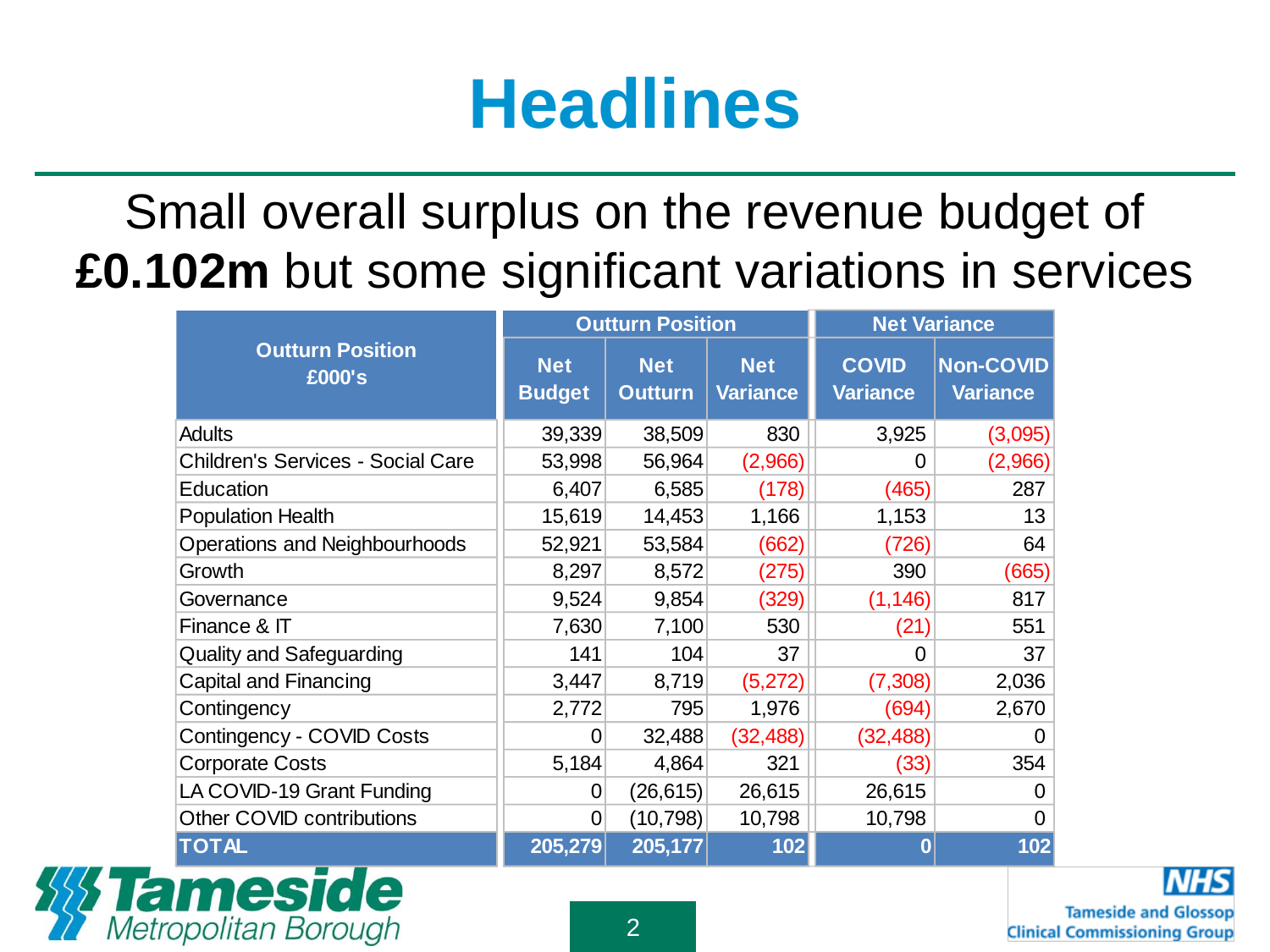# **Headlines**

- Overall net assets of the Council have decreased by £110.050m – mainly due to an increase in long term liabilities relating to Pensions.
- Earmarked reserves have increased overall but this is only temporary. Balances at 31 March includes significant sums of capital and COVID grant funding that has already been spent or committed in 2021/22.
- Significant deficit on the Collection Fund due to additional COVID reliefs to Businesses. This deficit needs to be repaid from additional grant funding reflected in reserves at 31 March 2021.
- Significant COVID grants transacted during 2020/21.



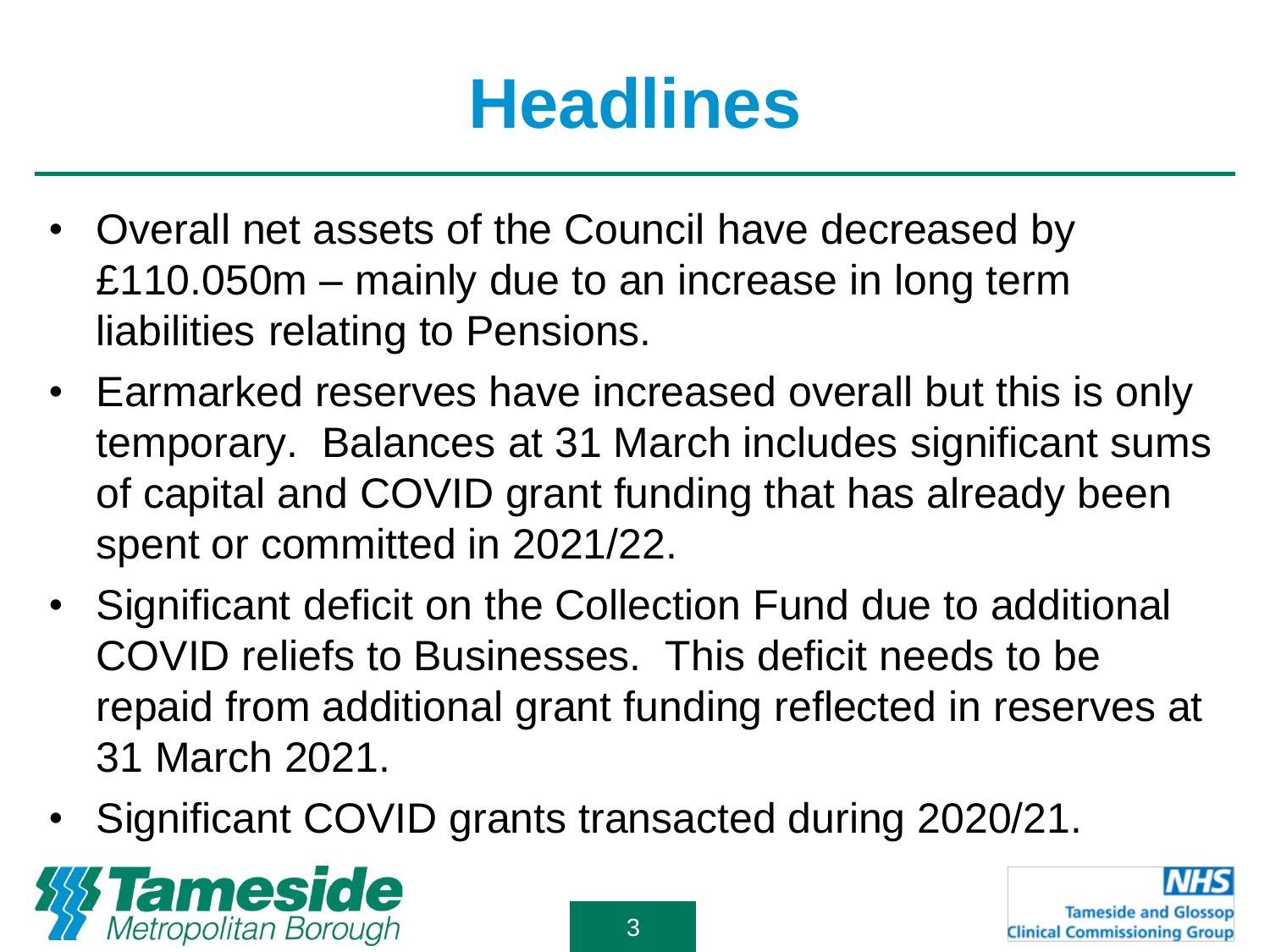# **Narrative Report**

- Provides an overall explanation of the Council's financial position, including major influences affecting the accounts, and to enable readers to understand and interpret the accounting statements.
- Summary of Revenue and Capital Outturn position
- Explanation of significant transactions and balances in the financial statements



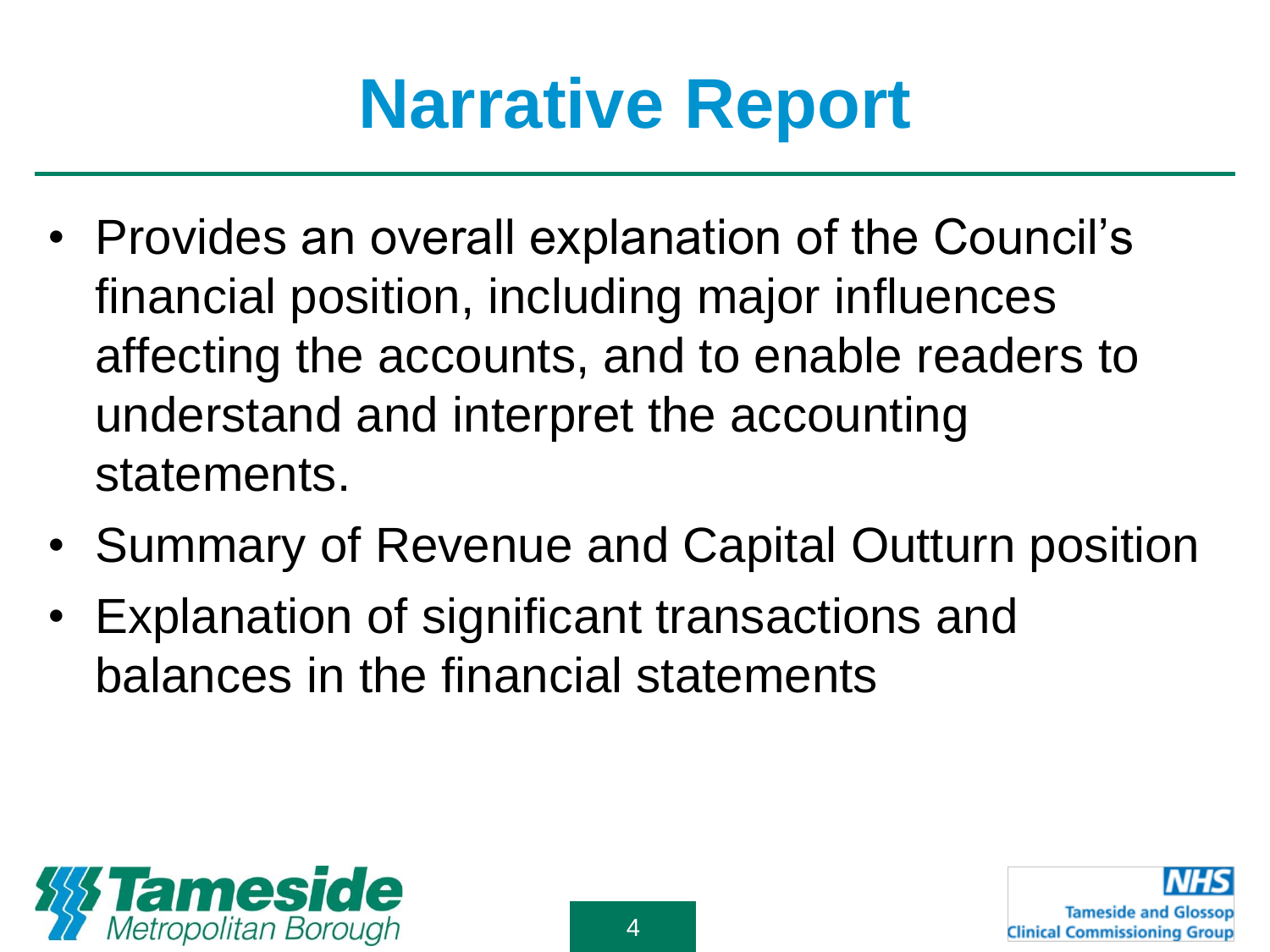### **CIES – Comprehensive Income and Expenditure Statement**

Income and expenditure in accordance with proper accounting practice:

- **Deficit** on the provision of services £21.914m Note 1 reconciles between amounts reported to management and the CIES
- Overall **deficit** on CIES £110.050m represents the total movement in (useable and unusable) reserves (MIRS)

These figures include non-cash items on an accounting basis and do not represent the 'cost' to the Council Tax Payer under statute.

\**Note that Corporate Costs includes expenditure incurred as a direct result of COVID and funded from COVID grants*

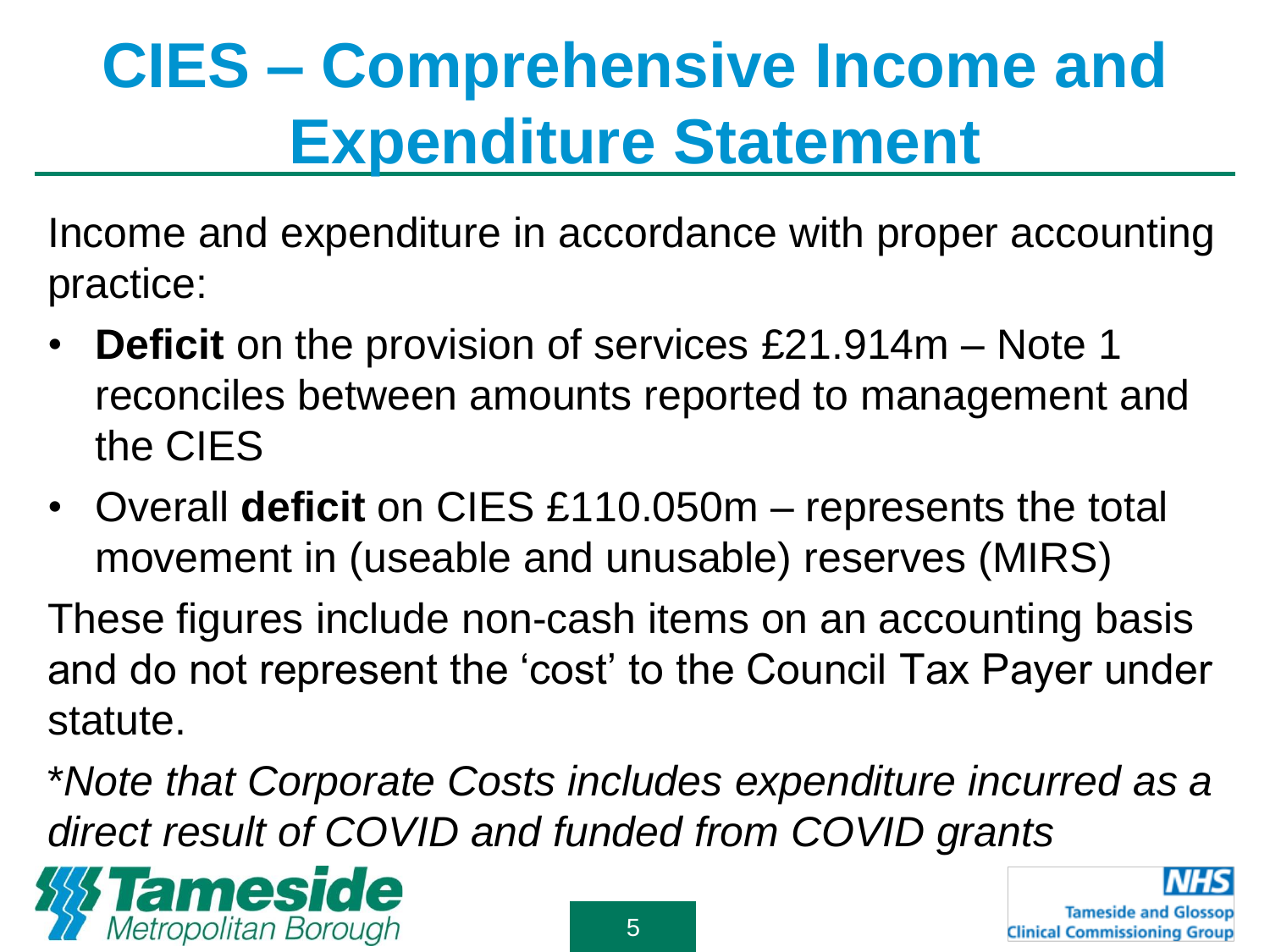### **Note 1 – Expenditure and Funding Analysis**

Reconciles between what was reported to management and members during the year, and the deficit on the provision of services in the CIES

| (E0.103m) | <b>Surplus reported in revenue</b><br>outturn report                   |
|-----------|------------------------------------------------------------------------|
| £22.016m  | Net additional expenditure<br>charge to CIES on an<br>accounting basis |
| £21.914m  | Deficit on the provision of<br>services in the CIES                    |

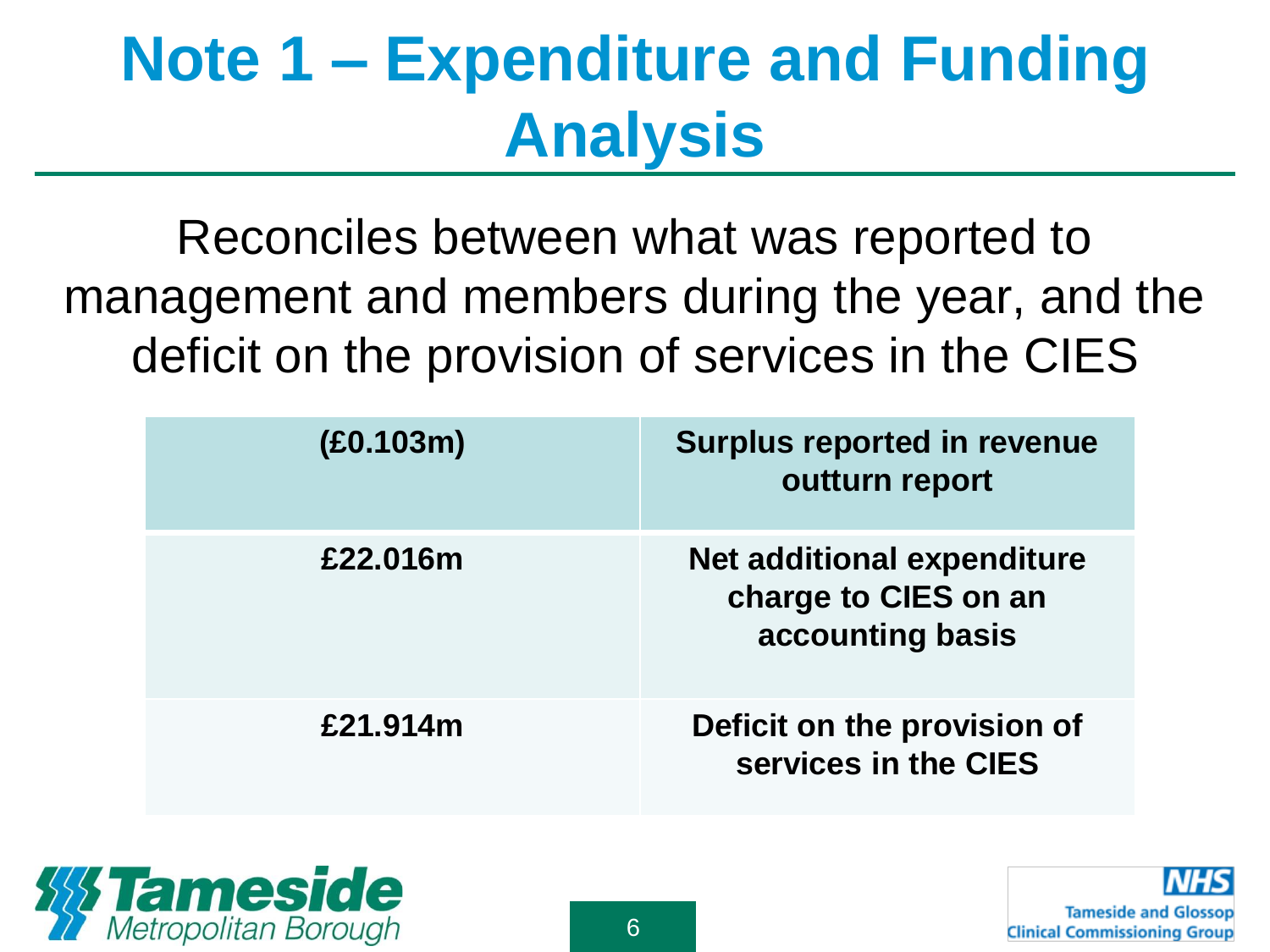## **Note 1 – Expenditure and Funding Analysis**

The £22.016m net additional expenditure in the CIES on an accounting basis includes:

- Depreciation  $-$  a notional charge for the use of assets
- Unrealised gains and losses on the value of noncurrent assets
- Gains and losses on the disposal of assets
- Pension costs on an IAS 19 basis (to reflect the future cost of pensions)



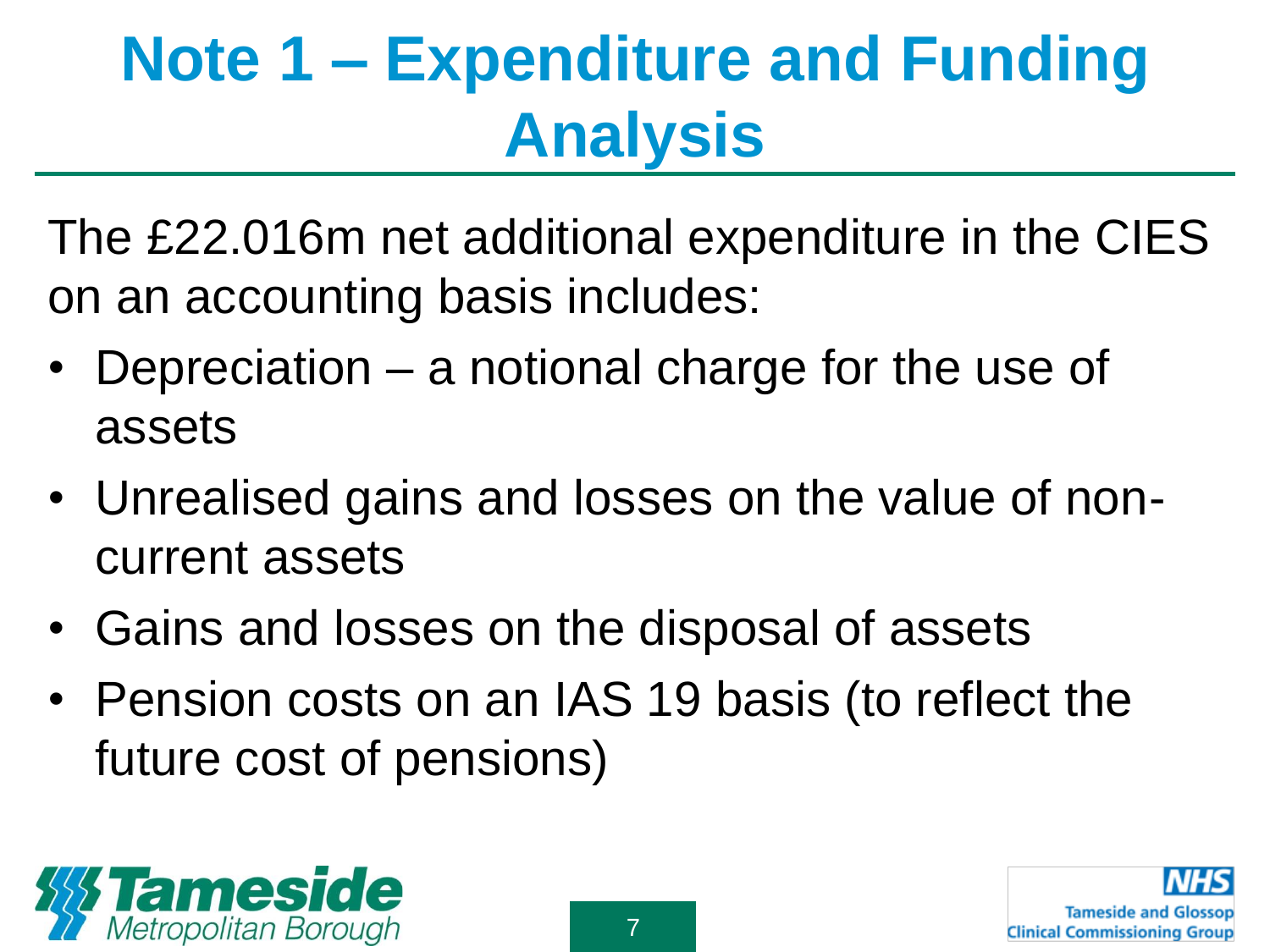### **Movement in reserves statement (MIRS)**

Reconciles the movements on the usable and unusable reserves:

- General Fund Balance reflects risk assessment approved by Full Council in February 2020
- Schools Balances (ring-fenced)
- Earmarked reserves have increased temporarily detail of reserves and movements in note 11
- Capital Receipts used to fund capital expenditure
- Grants & contributions for specific purposes
- Unusable Reserves for accounting adjustments



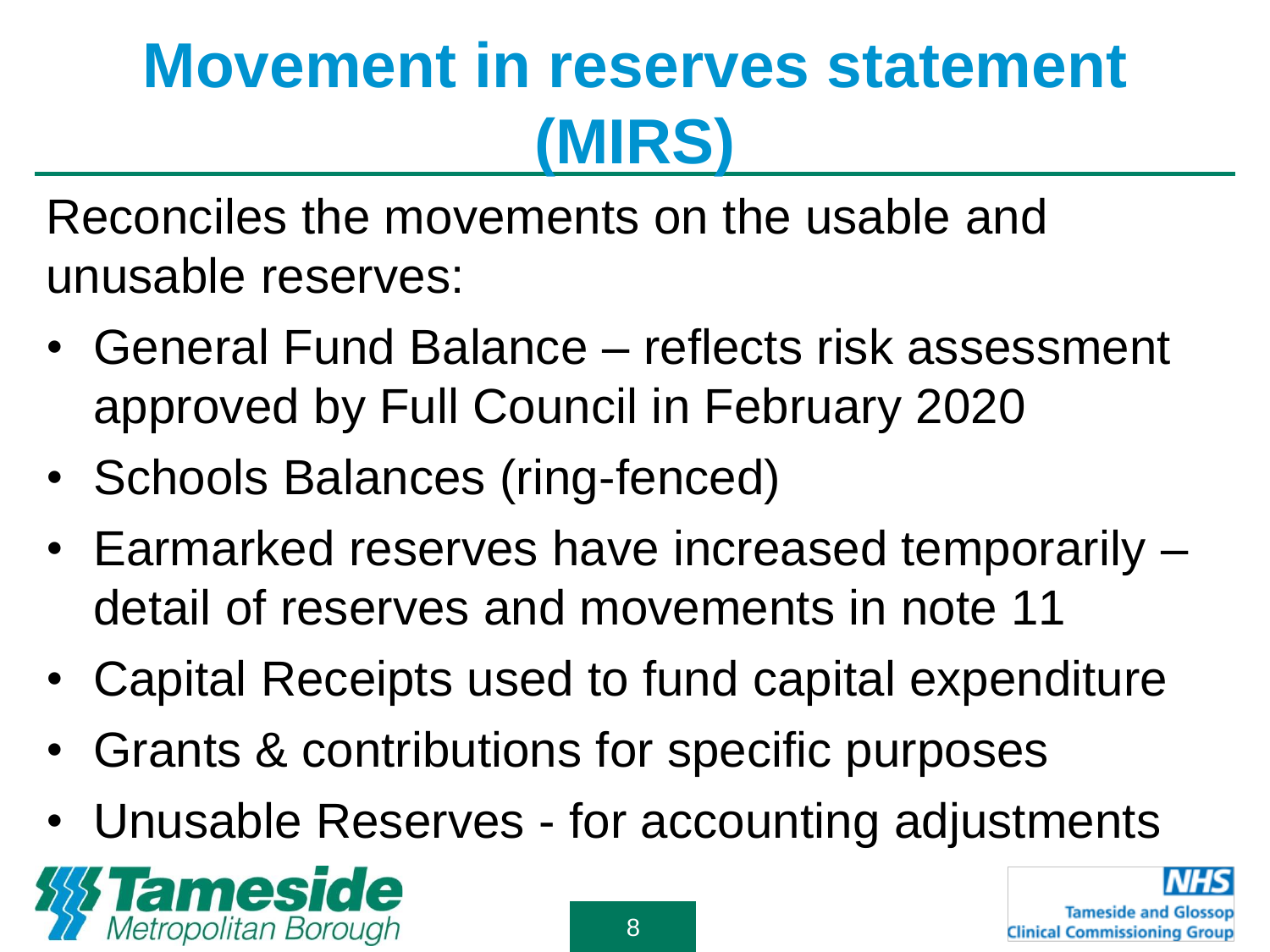#### **Reserves**

**Usable Reserves** have increased overall but this includes a number significant of movements in and out of reserves (note 11).

- Unspent grants and contributions inflated by COVID grant monies received in 2020/21 but spent in 2021/22.
- Collection Fund Reserve balance is committed to fund the NNDR deficit on the Collection Fund and to support the Revenue budget over the next four years.
- £43m of COVID related grants in reserves already spent or committed in 2021/22

**Unusable Reserves** are for accounting purposes and are not available to spend.

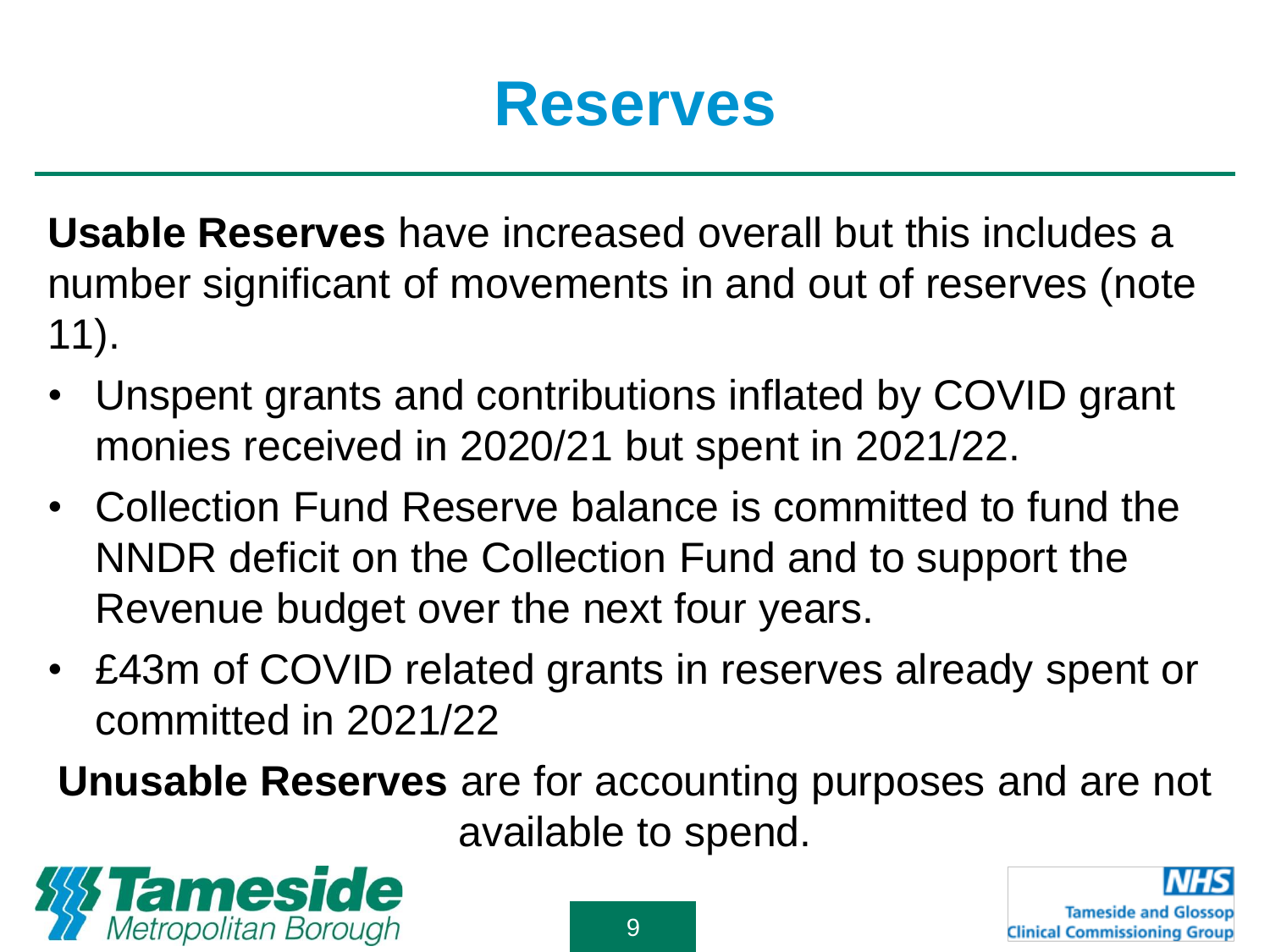### **Balance Sheet**

Summary of the Council's Current and Non-current Assets and Liabilities:

- Non Current Assets include physical assets, long term debtors and investments.
- Property, Plant and Equipment has increased in value this is a net figure and includes £25m of additions (Capital Expenditure), £9m of disposals or de-recognition of assets, £12m of revaluation gains and £13m depreciation
- The actuarial valuation of the Council's Local government Pension Scheme liabilities has increased from £278m to £372m at 31 March 2021



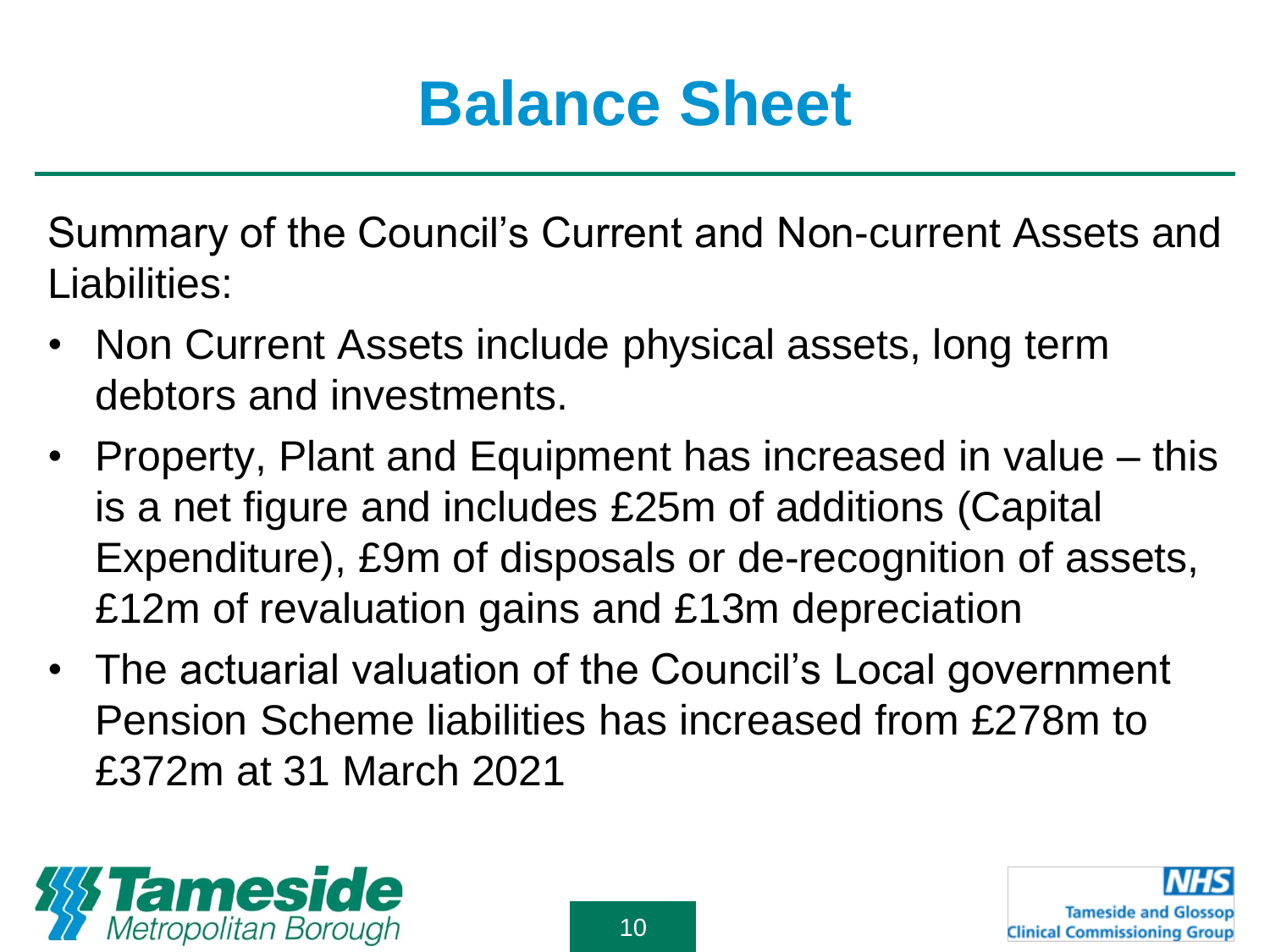### **Pension Liability**

The Pension Liability reflects the actuarial estimate of future liabilities to pay pensions. The estimate is highly sensitive to small changes in assumptions.

The value of Tameside's share of net assets has increased from £684m to £845m but at the same time the estimated value of liabilities has also increased significantly:

- Salary inflation increased by 0.90% = approx. 23m increase in liabilities
- Pension inflation increased 0.95% = approx. 234m increase in liabilities
- Discount rate reduced by  $0.3\%$  = approx. £87m increase in liabilities

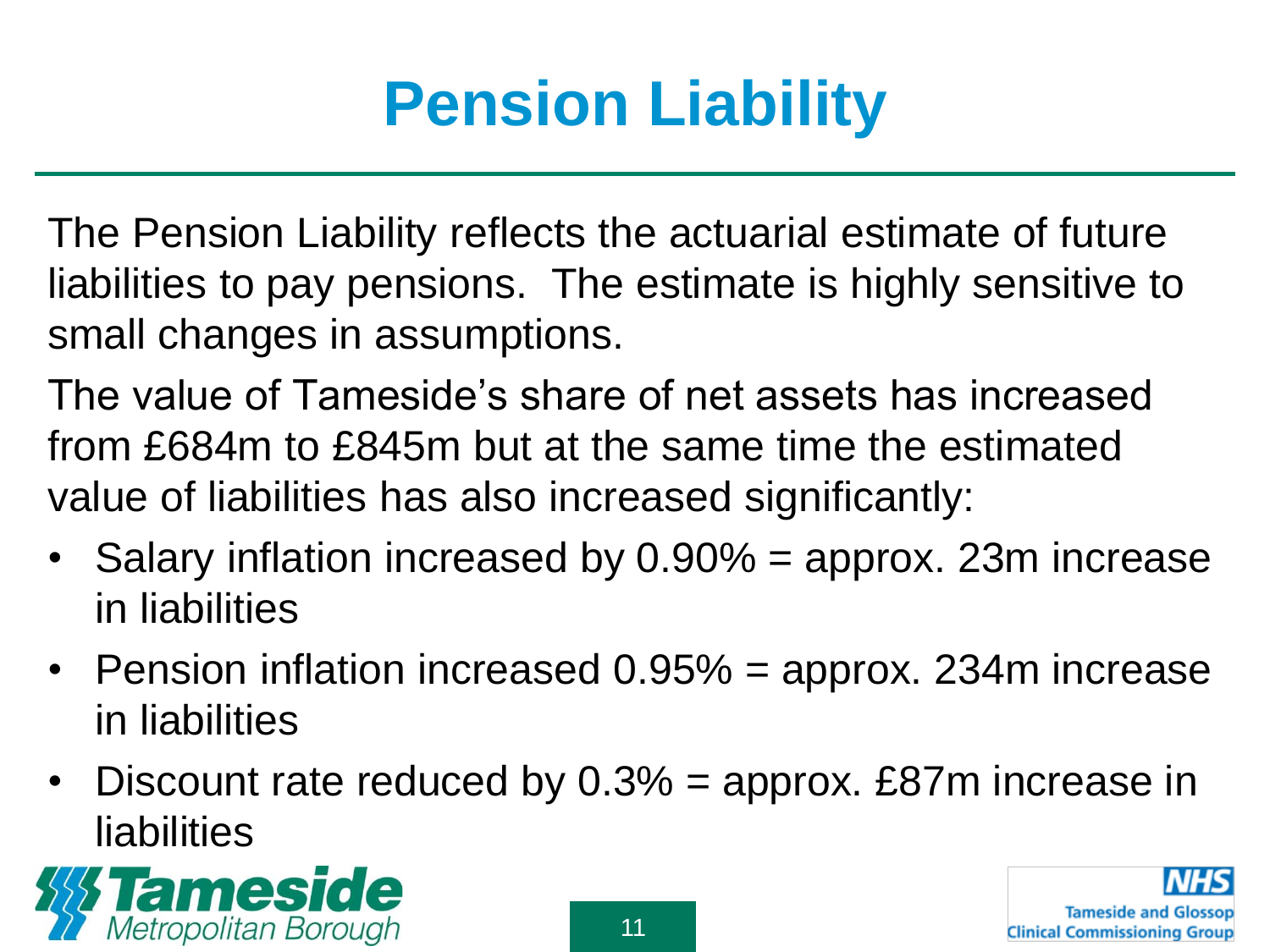### **Balance Sheet**

Current Assets include cash, short term investments and debtors (amounts owing to the Council):

• Cash, cash equivalents and short term investments balances reflect the significant COVID grant monies and treasury decisions to hold more liquid cash investments in light of the COVID pandemic.

Current Liabilities include short term borrowing, provisions and Creditors (amounts we owe others):

• Creditors have increased as a result of significant grant monies held on behalf of Government.



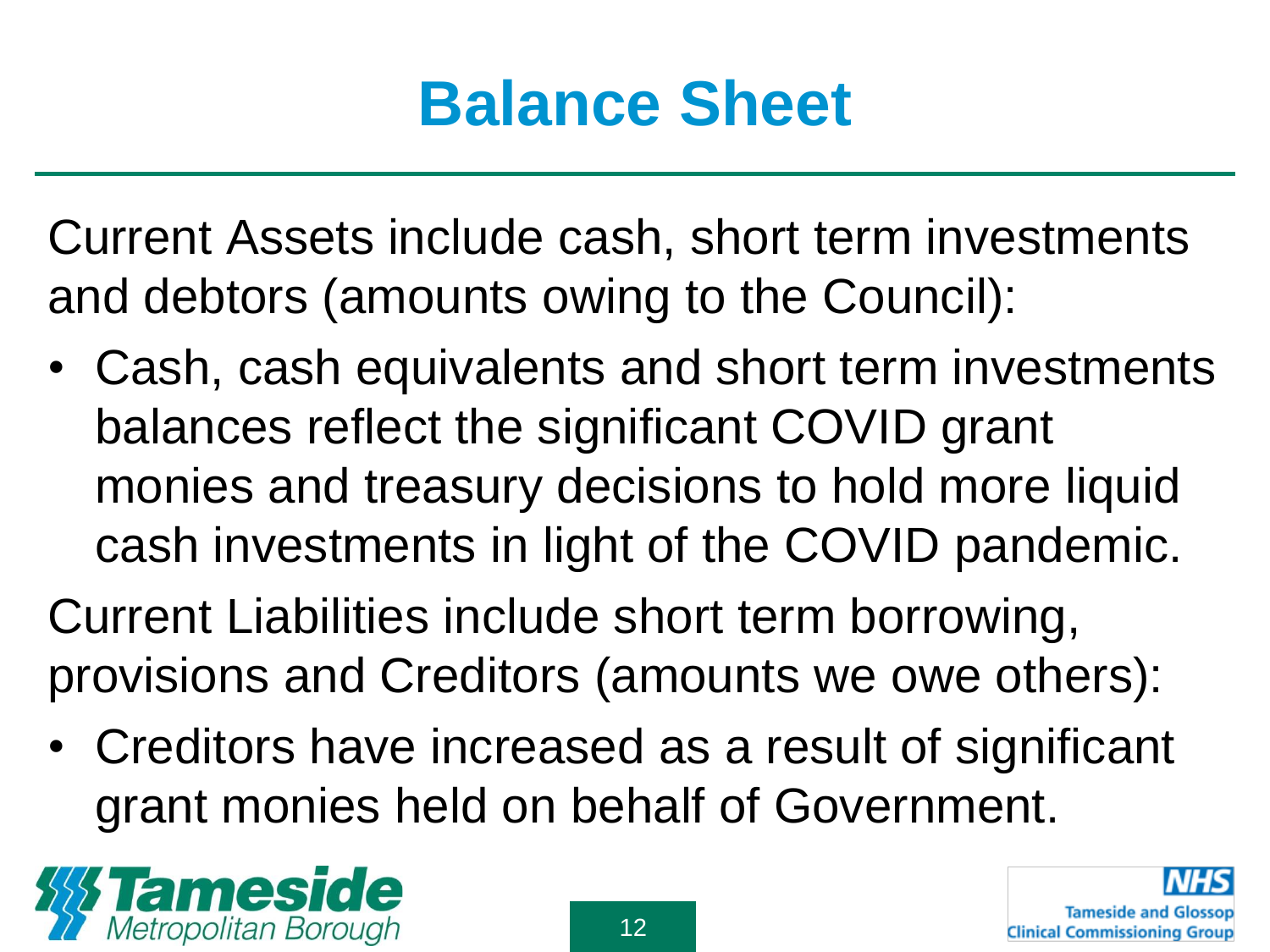### **COVID grant accounting**

During 2020/21 the Council has administered a significant number of Covid-19 grant schemes for business on behalf of Government, in addition to a number of general and specific grants to support the impact and response to COVID-19.

As part of the preparation of the Council's 2020/21 Statement of Accounts, the Council has had to determine the accounting treatment for these grants, including consideration of whether the Council was operating as 'principal' or as an 'agent' of Government.

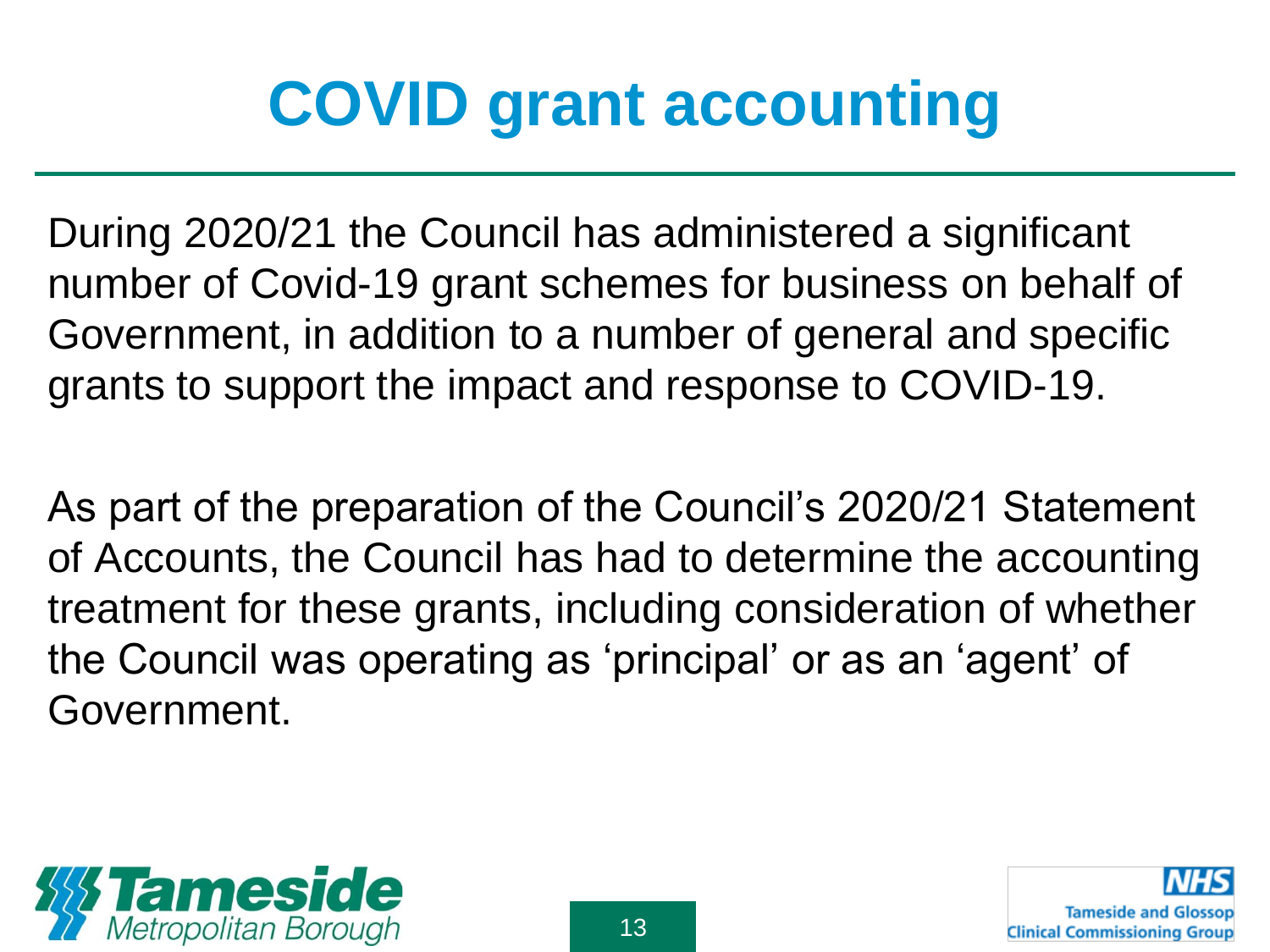### **COVID grant accounting**

| <b>Agent</b>                                                                                                                                                                                                                                                                                               | <b>Principal</b>                                                                                                                                                                                                                                                                     |  |  |  |
|------------------------------------------------------------------------------------------------------------------------------------------------------------------------------------------------------------------------------------------------------------------------------------------------------------|--------------------------------------------------------------------------------------------------------------------------------------------------------------------------------------------------------------------------------------------------------------------------------------|--|--|--|
| Where the Council is acting as an<br>intermediary or a distribution point for<br>grant monies, with no control over the<br>amount of grant allocated to a recipient                                                                                                                                        | Where the Council is acting on its own<br>behalf, and has control over the<br>amount of grant awarded, or how the<br>grant is to be spent                                                                                                                                            |  |  |  |
| Income and expenditure relating to<br>$\bullet$<br>the grant is not included in the<br>Comprehensive Income and<br><b>Expenditure Statement.</b><br>Any balances of grant that have not<br>been distributed at 31 March 2021<br>are reflected in the balance sheet as<br>creditors owed back to Government | • Income and expenditure relating to<br>the grant is reflected in the<br>Comprehensive Income and<br><b>Expenditure Statement.</b><br>• Any unspent balances of grant are<br>either held in reserves, or where<br>repayable to Government, held on<br>the balance sheet as creditors |  |  |  |

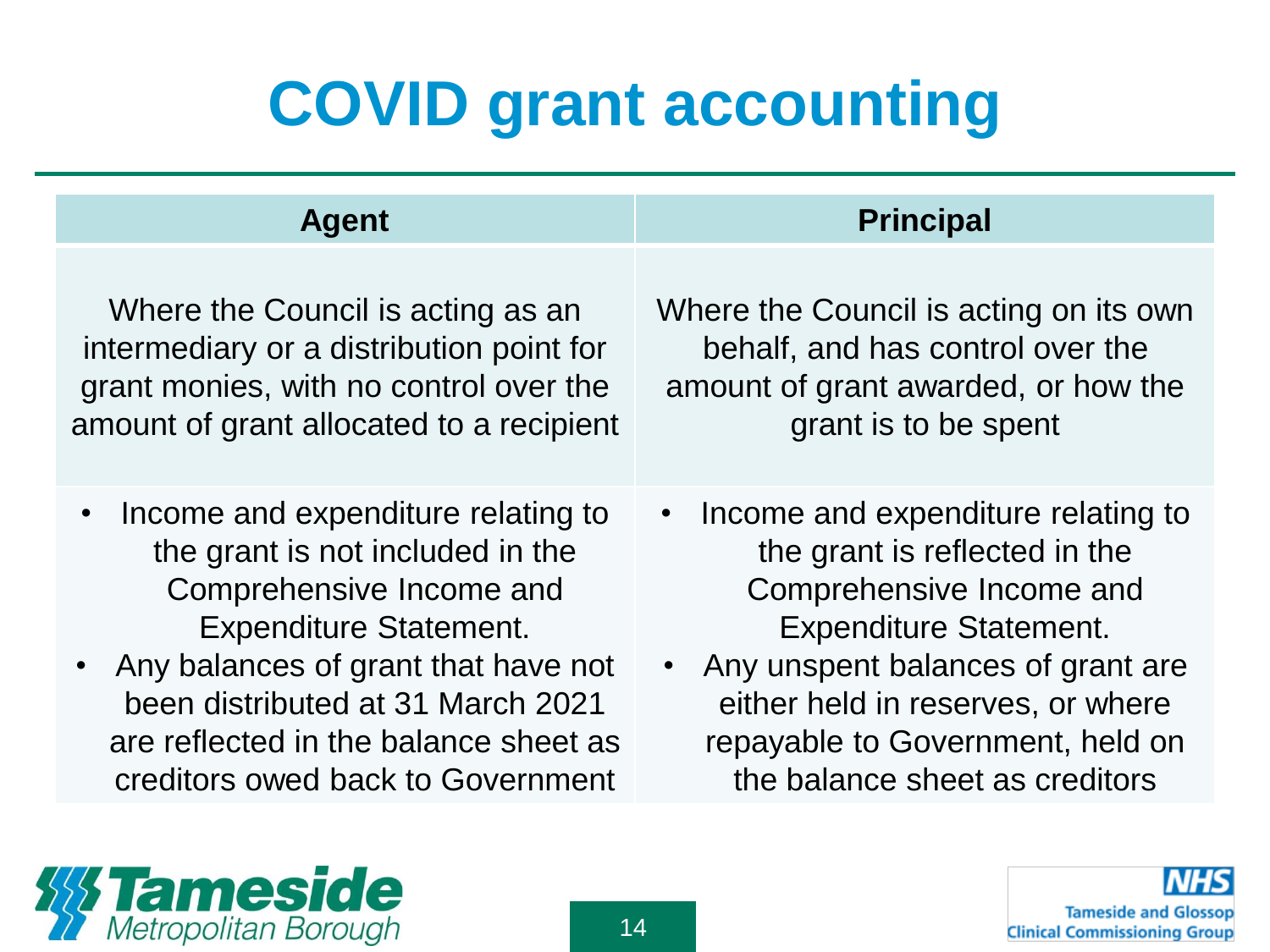### **COVID grant accounting**

|                                                                   | Grant      | <b>Council as</b> | <b>Council as</b> | <b>Expenditure</b> | <b>Balance 31</b> |
|-------------------------------------------------------------------|------------|-------------------|-------------------|--------------------|-------------------|
|                                                                   | received   | <b>Principal</b>  | <b>Agent</b>      | 2020/21            | <b>March 2021</b> |
| Covid Grants 2020/21                                              | £000       | £000              | £000              | £000               | £000              |
| Council Tax Hardship Grant                                        | (2, 158)   | (2, 158)          |                   | 2,133              | (25)              |
| Income Compensation Grant                                         | (1,481)    | (1,481)           |                   | 1,481              |                   |
| <b>Local Restrictions Support Grant</b>                           | (2,027)    | (2,027)           |                   | 1,748              | (278)             |
| <b>Local Authority Support Grant</b>                              | (13,804)   | (13,804)          |                   | 9,729              | (4,075)           |
| Local Authority Discretionary Grant Fund                          | (2,469)    | (2,469)           |                   | 2,299              | (170)             |
| <b>Business Support Grant</b>                                     | (45,095)   |                   | (45,095)          | 45,095             |                   |
| Local Restrictions Support Grant (closed) Addendum                | (10, 879)  |                   | (10, 879)         | 7,327              | (3, 552)          |
| Local Restrictions Support Grant (closed)                         | (1,251)    |                   | (1,251)           | 935                | (316)             |
| <b>Christmas Support Payment</b>                                  | (211)      |                   | (211)             | 106                | (105)             |
| Closed Businesses Lockdown Payment                                | (14,095)   |                   | (14,095)          | 5,509              | (8,586)           |
| <b>Additional Restrictions Grant</b>                              | (6,803)    | (6,803)           |                   | 3,772              | (3,032)           |
| <b>Test and Trace Support Payments Grant</b>                      | (1,024)    | (612)             | (412)             | 585                | (439)             |
| Local Authority Compliance and Enforcement Grant                  | (146)      | (146)             |                   | 146                |                   |
| <b>Emergency Assistance Grant for Food and Essential Supplies</b> | (332)      | (332)             |                   | 183                | (149)             |
| <b>Test and Trace Support Grant</b>                               | (1,420)    | (1,420)           |                   | 133                | (1, 287)          |
| <b>Winter Grant Scheme</b>                                        | (1, 125)   | (1, 125)          |                   | 1,125              |                   |
| Contain Outbreak Management Fund                                  | (6, 415)   | (6, 415)          |                   | 2,416              | (4,000)           |
| <b>Asymptomatic Testing Sites</b>                                 | (211)      | (211)             |                   | 211                |                   |
| <b>Community Champions LA Fund</b>                                | (368)      | (368)             |                   |                    | (367)             |
| <b>Clinically Extremely Vulnerable Funding</b>                    | (307)      | (307)             |                   | 24                 | (283)             |
| <b>Infection Control Fund Grant</b>                               | (4,262)    | (3,834)           | (428)             | 4,130              | (132)             |
| <b>Rapid Testing Fund</b>                                         | (526)      | (105)             | (421)             | 526                |                   |
| <b>Workforce Capacity Fund</b>                                    | (577)      | (577)             |                   | 569                | (8)               |
| Catch Up Premium                                                  | (911)      | (911)             |                   | 870                | (41)              |
|                                                                   | (117, 897) | (45, 105)         | (72, 792)         | 91,052             | (26, 845)         |